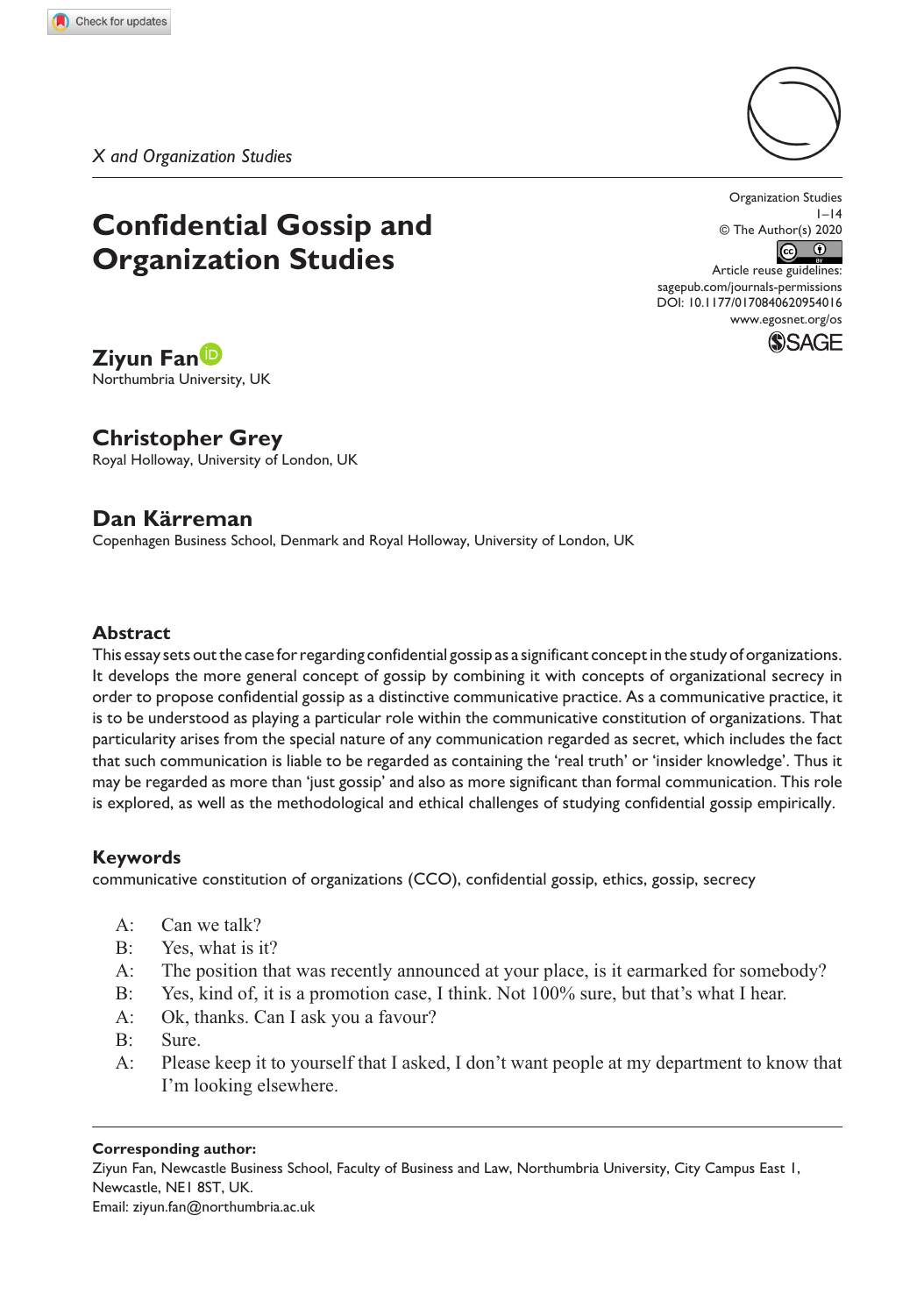- B: No problem. In fact, I shouldn't really have told you what I heard, so that's just between us, OK?
- A: Of course.

## **Introduction**

In everyday organizational life people informally tell, are told, or ask for all kinds of information. As is the case in the stylized piece of conversation above, sometimes and probably often, they ask or are asked not to share it. So it's confidential. But the information shared is not very definite, is not official and is based on hearsay. So it's gossip. How can we understand such commonplace interactions and why do they matter for studying organizations? This essay makes the case that the concept of *confidential gossip* enables us to understand these interactions. It also makes the case that they have an importance because of their particular role in talking organization and organizing into reality.

The particularity of that role arises because, confidential gossip is, itself, a particular kind of gossip. By no means all gossip is confidential (e.g. gossip about celebrities), while by no means all that is confidential takes the form of gossip (e.g. medical records). When it is confidential, it can have more power than gossip in general because, as we will develop, confidentiality is a form of secrecy, and secrecy carries a special charge, for example in being assumed to be 'the real insider's' knowledge.

Gossip in general is an activity that is surprisingly common. Gossip is estimated to account for two thirds of all conversational time (Dunbar, Duncan, & Marriott, 1997; Emler, 1994) and is a major engine for social networks – indeed it is even claimed to be 'at the core of human social relationships' (Waddington, 2016, p. 811; see also Grosser, Lopez-Kidwell, & Labianca, 2010). From this perspective, gossip is far more than just being something that circulates within the confines of the organization. Rather, it is a fundamental part of what Gabriel (1995) calls the unmanaged organization: a kind of organizational hinterland where affects, dreams, fantasies, myths and stories reside and animate organizing and the organization.

In our argument, (confidential) gossip contributes to the construction and constitution of the organization itself. This is built upon the constitutive understanding, rather than the transmission view (i.e. 'sender-message-receiver'), of communication in organization. We suggest that since confidential gossip, like gossip in general, is a form of communication in organizations, then the way to understand its significance is by engagement with the idea that communication is constitutive of organizations, also known as the CCO perspective (e.g. Ashcraft, Kuhn, & Cooren, 2009; Schoeneborn, Kuhn, & Kärreman, 2019). However, since unlike gossip in general confidential gossip is a form of secrecy, its contribution to CCO is of a distinctive sort.

Overall, the essay makes two main contributions. First, it extends existing scholarship on organizational gossip by showing how secret or confidential gossip is a distinctive sub-category of gossip that has particular implications for the communicative constitution of organizations. Second, it provides a methodological platform upon which future empirical studies of confidential gossip may be conducted.

We begin the analysis by discussing gossip as a concept in organization studies. We then combine that with a discussion of secrecy in organization studies in order to generate the concept of confidential gossip. Having done so, we develop the argument that confidential gossip is important for organizations and their study because of its particular role within the communicative constitution of organizations. Finally, we discuss the practical and ethical difficulties entailed in the empirical study of confidential gossip in organizations.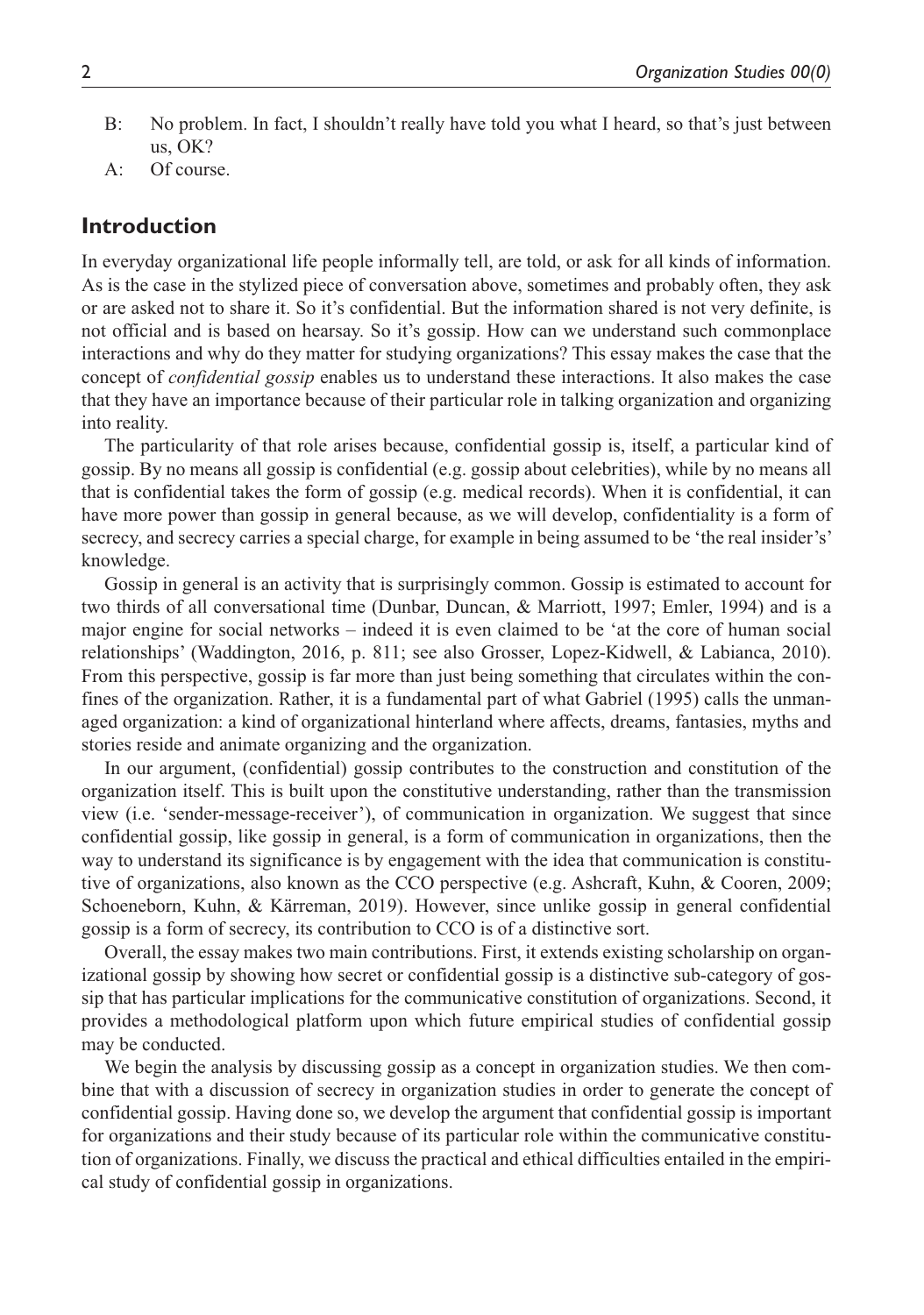## **What is Gossip?**

Gossip is one of the most basic but perhaps one of the most misunderstood forms of communication. At its core, gossip involves a minimum of two people, engaged in conversation about things that in epistemological terms exists in the space between 'known knowns' and 'known unknowns' – a conversation solidly based on hard facts would not usually be considered as gossip, nor would a conversation about pure fantasy.

Within this space, what 'counts' as gossip is not simply about the content, but more importantly the context in which it occurs. As Hannerz (1967, p. 36) points out, 'the communication that Mrs A's child is illegitimate is not gossip if it is occurring between two social workers acting in that capacity, whilst it is gossip if Mrs A's neighbours talk about it'. It is the relational dimensions of gossip (Bergmann, 1993, p. 48) that enable us to determine whether it is gossip or not. Contexts of gossip are, thus, themselves products of accumulated communication, memories and relations, sedimented into patterns of interpretations and presuppositions that we employ to understand social realities (see Stewart & Strathern, 2004).

Gossip has long been understood as part of informal communication (Paine, 1967, p. 293; see also Bok, 1982). Organizationally it is linked to the 'informal communication network' (Noon & Delbridge, 1993, p. 23) and more generally to the 'informal structures of organizations' (p. 24). Importantly, Mills (2010) points out that gossip is nevertheless embedded in, affects, and is affected by, formal organizational processes. This does not mean that gossip itself is not an informal practice ('formal gossip' would be an oxymoron) but that, as organization theorists have long known, formal and informal organization are not discrete domains (see for example Diefenbach & Sillince, 2011). This is significant for our argument here because it means that (confidential) gossip may have a role in the constitution of formal as well as informal organization.

Because gossip involves at a minimum two people, it is a social process that can be understood at interpersonal, group and organizational levels and, importantly, as operating at the conjunction of and across these levels (Michelson, van Iterson, & Waddington, 2010). That matters, here, because it relates to the capacity of gossip to play a role in the communicative constitution of organizations. Much of the literature on gossip emphasizes social comparison (e.g. Suls, 1977; Wert & Salovey, 2004) as one aspect of the wider issue of how gossip helps organizational members make sense of 'how things are done around here' (e.g. Baumeister, Zhang, & Vohs, 2004; Grosser et al., 2010), and to understand appropriate ways of behaving within a particular social setting (e.g. Wert & Salovey, 2004). Several studies have also shown another aspect of such constitution where gossip acts as a vehicle to transmit group norms, values and moral principles (e.g. Paine, 1967; van Iterson, Waddington, & Michelson, 2011). In particular, gossip can mark out a group's social boundaries (e.g. Hannerz, 1967; Rosnow & Foster, 2005), constructing the awareness that '"we" do not gossip with any "they" but among ourselves only' (Paine, 1967, p. 282). In this sense, gossip is intimately linked with the socialization and construction of groups (which might be groups within organizations, or the organization as a group in its own right), and mark those who are insiders from those who are outsiders.

While these studies are concerned with what might broadly be thought of as the 'integrative' possibilities of gossip (i.e. its role in bringing people together), other studies have shown its potentials as a manipulative tool (Rosnow, 1977, p. 159). The former shows how gossip can play a role within organizational politics and power play (e.g. Feldman, 1988), including as a way of exposing or resisting power and inequality (e.g. Meyer Spacks, 1985). The latter relates to how gossip can shape others' impression of oneself (e.g. Suls, 1977) or to construct and/or reconstruct the image of a third party (e.g. van Iterson et al., 2011). Finally, it should not be forgotten that gossip in organizations can also provide pleasure and entertainment, generating excitement, enjoyment or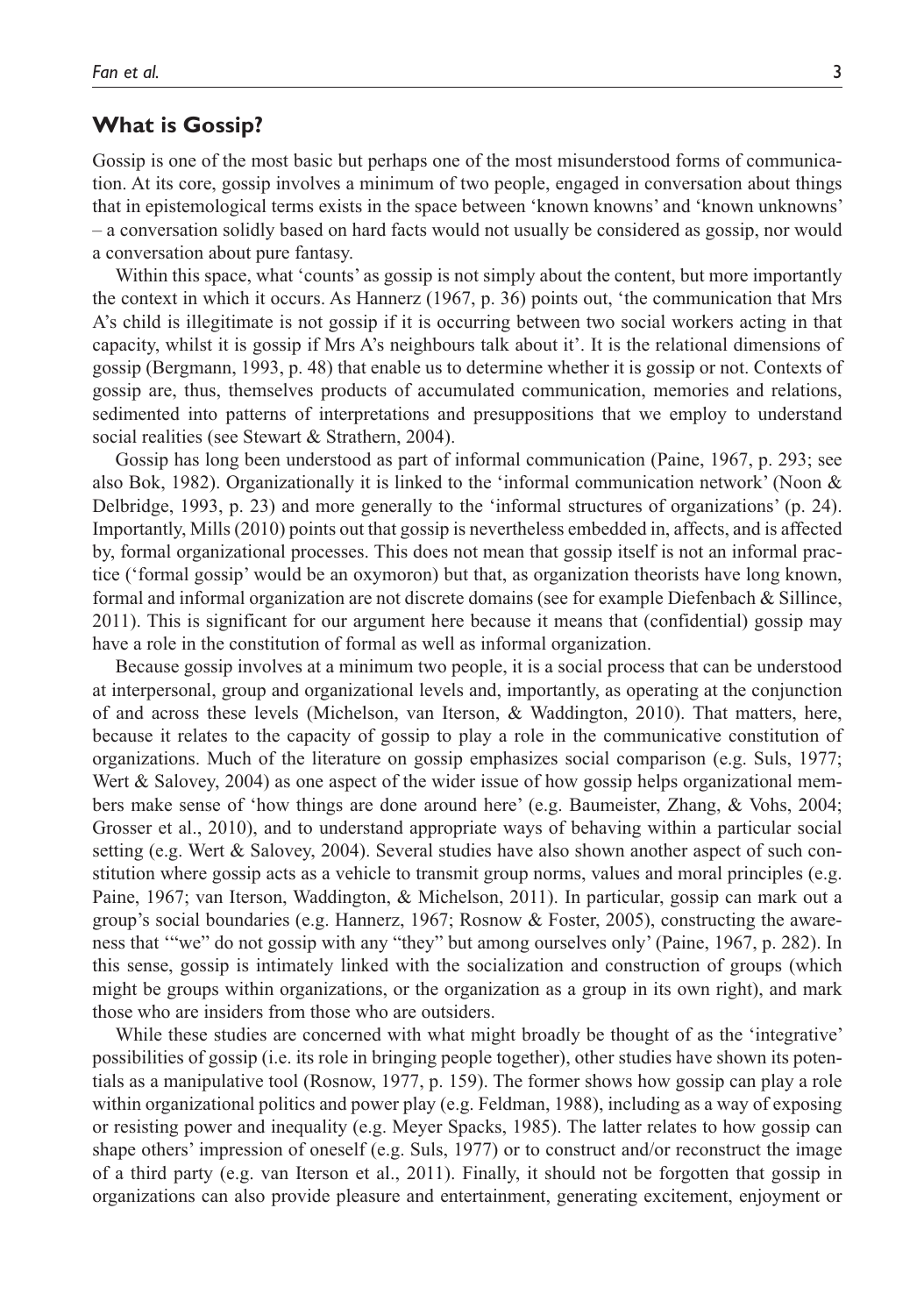relaxation (e.g. Foster, 2004; van Iterson et al., 2011). It may also create displeasure, anger, or a sense of exclusion for those who are the target of, or are not privy to, gossip.

In this sense gossip, as a form of communication, is not merely passed on within an organization or organizational realities, rather, it contributes to the processes of how organizing and organization are 'coming into being' through communicative practices (e.g. Ashcraft et al., 2009). Such constitution is distinctively formed through the paradox of particular gossip where confidentiality plays a significant role at its organization: it is not meant to be shared (e.g. 'among ourselves only') and yet leakage is inevitable. This reflects the fundamental question of CCO as to how language and communication are part of the creation of the social world: the ontogenesis of organization and organizing as such (Schoeneborn et al., 2019). Among other things, CCO research empirically look at how different devices – such as tropes, lists, figures, models and others – in different modes – persuading, informing, bullshitting, gossiping – are used in actual conversations and unfold their constitutive and formative role in organizing collectives (Schoeneborn et al., 2019).

Schoeneborn and colleagues (2019) suggest that this is performed in three specific ways: communication as constitutive of (a) *organization* as a social entity or actor; (b) *organizing* as a social practice or process; and (c) *organizationality* as an attribute or degree. The first way engages with the tension between communication as a process and organization as an entity. Organization is understood as an emergent and ever-fluctuating network of interlocking communication processes, rather than merely a container of communication. The second way takes an interest in the intersection between communication as a process and organizing as flows of practice, focusing on how for example initiatives, rituals and policies are continuously talked and written into being, edited and erased. The third way attempts to move beyond standard forms of organization and organizing, widening the gamut into networks, markets, social movements, communities, and so on. It is animated by the question of what makes these phenomena more or less 'organizational' (Dobusch & Schoeneborn, 2015; see also Blagoev, Costas, & Kärreman, 2019). Gossip may be involved in all of these processes, but, as we will argue later, may play a particular role for organizationality.

# **Introducing Confidential Gossip**

Our fundamental definition of confidential gossip is that it is that activity where gossip and secrecy overlap. This means it has some characteristics that are not present for all kinds of gossip (as well as lacking the characteristics of some kinds of secrecy, e.g. it has no legal enforcement). Regarding the former, we will argue that this characteristic renders it especially potent because secrecy has significant effects in terms of bestowing a sense of belonging to an in-group, and also in generating a sense that the information being shared has a particular veracity. Gossip is, manifestly, a form of communication. Confidential gossip, for all that it entails secrecy, is also a form of communication, undertaken according to particular rules concerning who may and may not be communicated with, and about what.

Recent scholarship in organization studies has identified secrecy as an important aspect of organizational life (Costas & Grey, 2014, 2016; Parker, 2016; Scott, 2015) and yet an underdeveloped area of analytical investigation (e.g. Anand & Rosen, 2008; Jones, 2008). The philosopher of secrecy, Sissela Bok, points to the etymology of secrecy and secrets as deriving from *secretum* and ultimately *secernere*, meaning to separate or keep apart, and for this reason regards concealment as the defining trait of secrecy. Yet Bellman (1984, p. 10) stresses a paradox surrounding practices of secrecy as its essential contradiction that 'the informant who is telling a secret either directly or tacitly makes the claim that the information he or she speaks is not to be spoken'. In this sense, secrecy is embedded with the inextricable dialectics between the withdrawal and the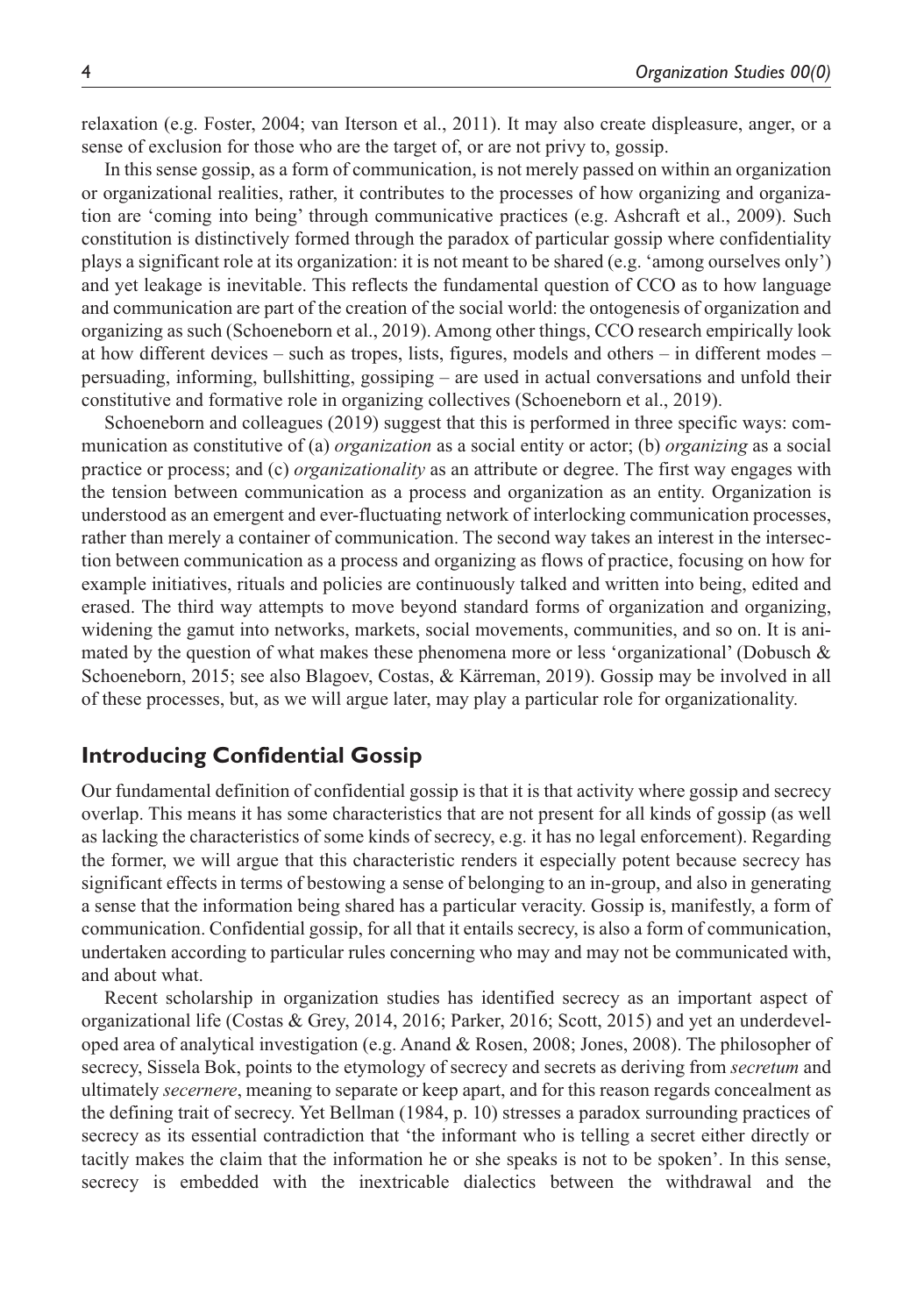communication of knowledge (Horn, 2011). It is both known and unknown, both silent and communicable, to different groups and identities of people.

This dual character points to the way that the formation and maintenance of secrecy entails the construction and reconstruction of social relations and behaviour. In this way, as Costas and Grey (2016) argue, secrecy makes and shapes organizations by creating 'compartments' within which there is shared knowledge and around which there are boundaries, so that there are insiders and outsiders of secrecy according to who is in possession of secrets and who is excluded from them. In doing so, secrecy constitutes organization by constructing a 'hidden architecture of organizations' (Costas & Grey, 2016; see also Parker, 2016).

Unlike formal secrecy, enforced by laws and official organizational rules, informal secrecy is unofficially operated and maintained by social rules and norms (Costas & Grey, 2016). Informal secrecy has audience and contexts with 'logics of making and unmaking particular to these contexts' (Hardon & Posel, 2012, p. S3). The 'logics' are constituted by and constitute the complex rendering of social relations such as membership, allowing different ways of selecting, presenting, interpreting and identifying 'us' and 'them'. Therefore, informal secrecy is able to form, maintain and/or split cliques and networks between and within the units of an organization that may cut across the formal organizational structure (Parker, 2000). Participating in informal secrecy can offer opportunities and tensions to explore networking and social capital in organizations by being part of the 'right network', which can provide an individual with first-hand information about upcoming projects and career opportunities. However, when informal secrecy brings social differentiation, it simultaneously requires the differentiation to be maintained, despite the 'seductive temptation [of breaking] through barriers by gossip or confession' (Simmel, 1950, p. 466). Hence, when informal secrecy is created to serve certain purposes and to protect vulnerabilities, it is itself vulnerable to betrayal.

While studies of workplace gossip have indicated its 'non-triviality' in organizational processes, they do not have a specific focus upon, although they do sometimes touch on, gossip as a form of secrecy (e.g. Kurland & Pelled, 2000, p. 432; Michelson et al., 2010, p. 380). Confidential gossip can be regarded as having all of the various characteristics of gossip identified in the literature discussed above, but with the additional feature of being shared as a form of informal secrecy. Costas and Grey (2016, pp. 93–7) suggest that this entails the use of particular verbal and nonverbal cues which highlight the confidentiality of a particular exchange of gossip. Phrases such as 'you must keep this to yourself', 'this is just between us' or 'within these four walls' are all common examples of such cues. Non-verbal cues might include facial gestures or the lowering of the voice. Confidential gossip might be exchanged with a particular injunction about who it can and cannot be shared with (e.g. 'don't tell X') but more generally participants may be assumed to know with whom it is appropriate or inappropriate to share the gossip (Costas & Grey, 2016, p. 97).

The distinction between gossip and confidential gossip is sometimes a hazy one, but it is meaningful. It is true that many studies link gossip to discussion of absent third parties, which might denote some degree of confidentiality (i.e. with respect to that third party). But even that is not necessarily the case: it is quite possible conceptually, and no doubt common empirically, for X and Y to gossip about Z ('have you heard that Z is getting married?') and for Y to then discuss this with Z ('I hear you are getting married'). Gossip becomes confidential when it involves marked boundaries surrounding the shared knowledge and the processes of guarding the boundaries ('don't tell Z, but s/he is going to get the sack'). Equally, gossip about third parties might be confidential not with respect to the third party but to a fourth party ('have you heard, Z is getting promoted but don't tell A, because s/he will be envious').

It is therefore most certainly not the case that gossip always carries a connotation of secrecy or confidentiality. For it is easy to identify some cases of gossip which are not confidential at all (e.g.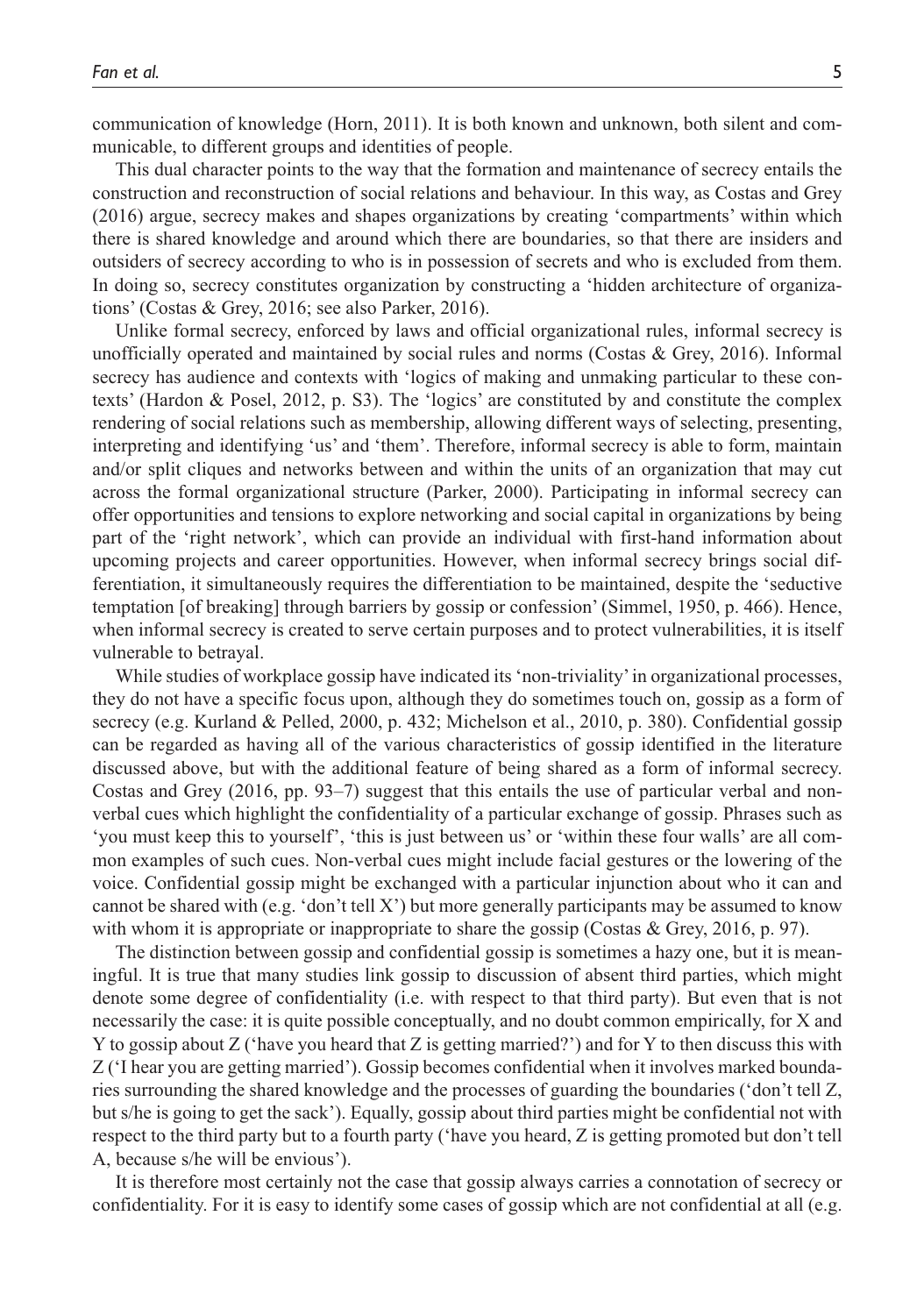workmates gossiping about celebrities) and other cases where there is a strong expectation that the information will be rigorously guarded (e.g. gossip about deeply personal or criminal matters). But between these extremes there may well be a lack of clarity about exactly who can and cannot be included in gossip. Very often gossip is passed on in the full knowledge that it will be spread further. Even gossip accompanied with the injunction 'don't tell anyone' might within context contain a tacit understanding that this means 'you can tell X but don't tell Y'. This means that gossip may become 'secret' depending on who is being spoken to (Michelson et al., 2010, p. 380), and so the line between confidential gossip and gossip is both context-dependent and mutable. It is, nevertheless, a line the strength of which will be indicated by the wording or way the gossip is communicated and the extent of its overtness.

The use of verbal markers to denote confidentiality does not in itself tell us why this is being done (i.e. what it is about the information being shared that makes it sensitive), only that, for whatever reason, it is. Horn (2011, pp. 108–9) identifies the three 'logics of secrecy' of which the first is, indeed, that of *secretum*, or locking away; the second is *arcanum*, also meaning locking away but connoting the hiding of something special, and the third is *mysterium*, an almost supernatural sense of what is hidden such that has the capacity to 'elicit awe' (Luhrmann, 1989, p. 138).

Thus making gossip secret *itself* communicates something over and above whatever information may be shared: the very fact of it being secret (*secretum*) communicates that this is some 'special' sort of information (*arcanum*), perhaps even something 'magical' (*mysterium*). By extension, it may suggest to those who are (and who are not) included in the secret that they are (or are not) special sorts of people. The consequence of this is that although confidential gossip has all of the characteristics of gossip with the addition of secrecy, it does not follow that those characteristics are unchanged as a result of secrecy being added. In other words, confidential gossip is not *just* 'gossip plus confidentiality'. It becomes qualitatively different from gossip in general. Put another way, confidentiality meaningfully changes the character of the content of the gossip. The cloaking of secrecy makes it more meaningful, intense, important or otherwise consequential.

Simmel's (1906/1950) central insight that secrecy powerfully shapes social relations by creating insiders and outsiders who share (or are excluded from) very strong bonds is crucial here (see also Costas & Grey, 2014, 2016; Dalton, 1959; Schein, 1985). Secrecy has a mystique about it, generating a sense of exclusiveness among those who share secrets but also a temptation to hint at knowledge of secrets in order to boost a sense of importance. When there is the 'thrill' of secrecy, the pleasure of gossiping can be intensified. Conversely, when secrets are revealed, the sense of anger, loss or betrayal can be significant.

In relation to confidential gossip this means that the various things that gossip 'does' in organizations are likely to be inflected differently and perhaps heightened when confidentiality is added to the mix. For example, gossip about 'the way things are done around here' might be taken especially seriously if it is shared with an imprecation to confidentiality because the mystique of secrecy means that it is more likely to be regarded as more real and true as 'the "truth" behind the "truth"' (Stewart & Strathern, 2004, p. 38): if the things being kept concealed were not important or special, why would they be confidential? In this way, even though confidential gossip may be perceived as more invasive or destructive than gossip, people might accept or perhaps even encourage it as it can be a form of 'triangulation' of what is open knowledge, exploring what is going on 'behind the scenes' and supplementing certain understanding of organizational life. For example, a new joiner to an organization might be told one thing in a formal induction session but then told, in confidence, that the reality is rather different, and would be likely to take this as the 'real truth'.

While confidential gossip constructs a strong and 'aristocratic' sense of 'us' as insiders, the formation of groups is built alongside the possibilities of their 'de-formation' or collapse. The emotional pleasure of belonging also carries with it a vulnerability. For the individual, that includes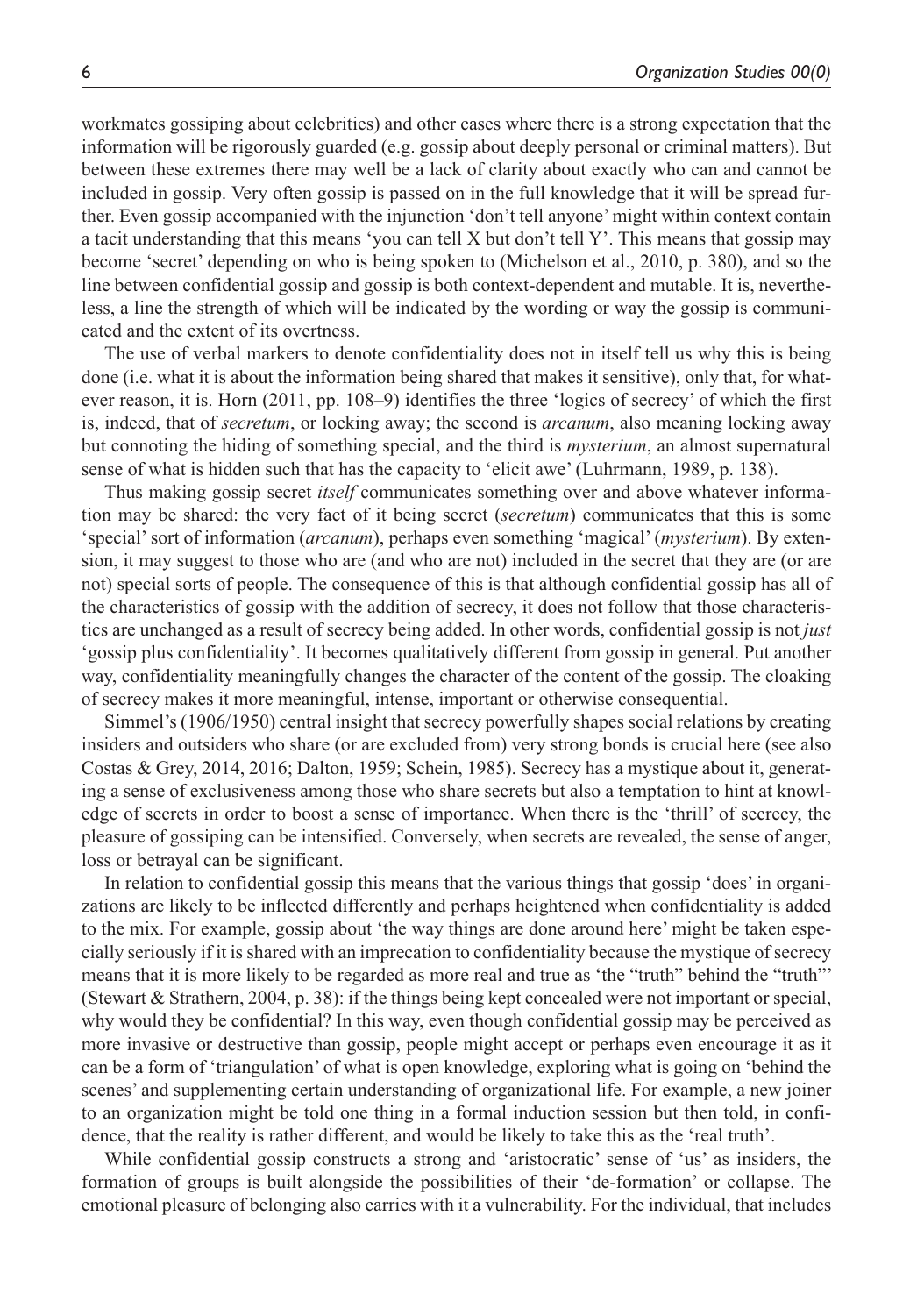the possibility of themselves being the subject of confidential gossip among others, or the things that they have confided being repeated without their knowledge or agreement. In this sense, confidential gossip circles, similar to other secretive groups, are 'emotionally tightly knit. . . [partially

as] the direct result of the cost of betrayal' (Luhrmann, 1989, p. 160). With its emotional connectivity and tensions, confidential gossip enables gossip producers along with other participants to manage communication topics and trajectories and to influence (individual and) group identification. Such management might be achieved through forming 'strategic ambiguity' (Eisenberg, 1984) that facilitates indirectness and avoidance of communication (e.g. Hallett, Harger, & Eder, 2009) and leaves room for ongoing adjustment of evaluation that shapes communication trajectories. In this way, evaluation could – at first – be constructed implicitly (Hallett et al., 2009), for as Bergmann (1993, p. 154) writes, 'the delicate character of an event is constituted by the very act of talking about it cautiously'. In the process of developing and shaping directions of evaluations (e.g. praise or criticism of particular behaviour), confidential gossip generates 'organizing properties' (Christensen, Morsing, & Thyssen, 2017) that stimulate participants' ongoing discussions and learning about what 'appropriateness' means *to them*. Because of the mystique of secrecy, knowledge imparted as secrets about what 'we' are and what 'they' are is more likely to be taken as *the* reality and therefore to have an especially strong impact upon group (and individual) identity recognition. By talking a specific sense of 'appropriateness' into existence, confidential gossiping regulates group behaviour, which in turn reinforces a sense of characterization and identification for being 'us' and not like 'them'. This process might also create identification tensions for some participants whose situated understanding of 'appropriateness' are competing with the shared understanding (Winkler, Etter, & Castello, 2020), leading to the weakening or even the breaking of social bonds. In this sense, confidential gossip can be a source of (generating and expressing) dissent and simultaneously a way to manage it.

This means that information which is particularly controversial, or resistant to power structures, or sensitive in some other way, can be shared among participants while being kept from others. In this sense, we might expect confidential gossip to be especially prevalent in particular organizational contexts where open communication is for some reason difficult or discouraged. Examples might include organizations which have a culture of bullying, or where there are high levels of conflict and politicization. This is both because confidential gossip can protect participants from bullying and conflict, and also because it can be a vehicle for these things to occur (e.g. Crothers, Lipinski, & Minutolo, 2009; Feldman, 1988).

From the perspective developed here, confidential gossip with its situational embeddedness in local settings concerns ongoing social processes in which secrecy is initiated, sustained and enforced through social interaction, and in turn shapes social interaction. When we gossip about others who are known to us, we are interacting with the structural feature of social relations that presuppose a measure of ignorance and reciprocal secrecy. Thus, confidential gossip is a genre of informal communication which selectively circulates intentionally and informally concealed knowledge within a particular social network. It is shared among selected members of the network who are both privy and relevant to the circulated knowledge and have shared interests. At the heart of confidential gossip lie social relations that are the cause and consequence of confidential gossip. At the centre of its constitution of organizationality lies its processes and influence as a metaphorical crayon that draws and redraws a map of socialization and social relations at work, being powerfully persuasive that it communicates the 'inside truth'.

Schoeneborn and colleagues (2019) make the point that CCO implies a 'low threshold' view of what an organization, or organizing, may be. From a CCO point of view the organizationality, as Schoeneborn et al. (2019) label it, of collectives can emerge in almost any fashion, whenever collective action is called upon (see also Taylor & Van Every, 2000). Importantly, this means that the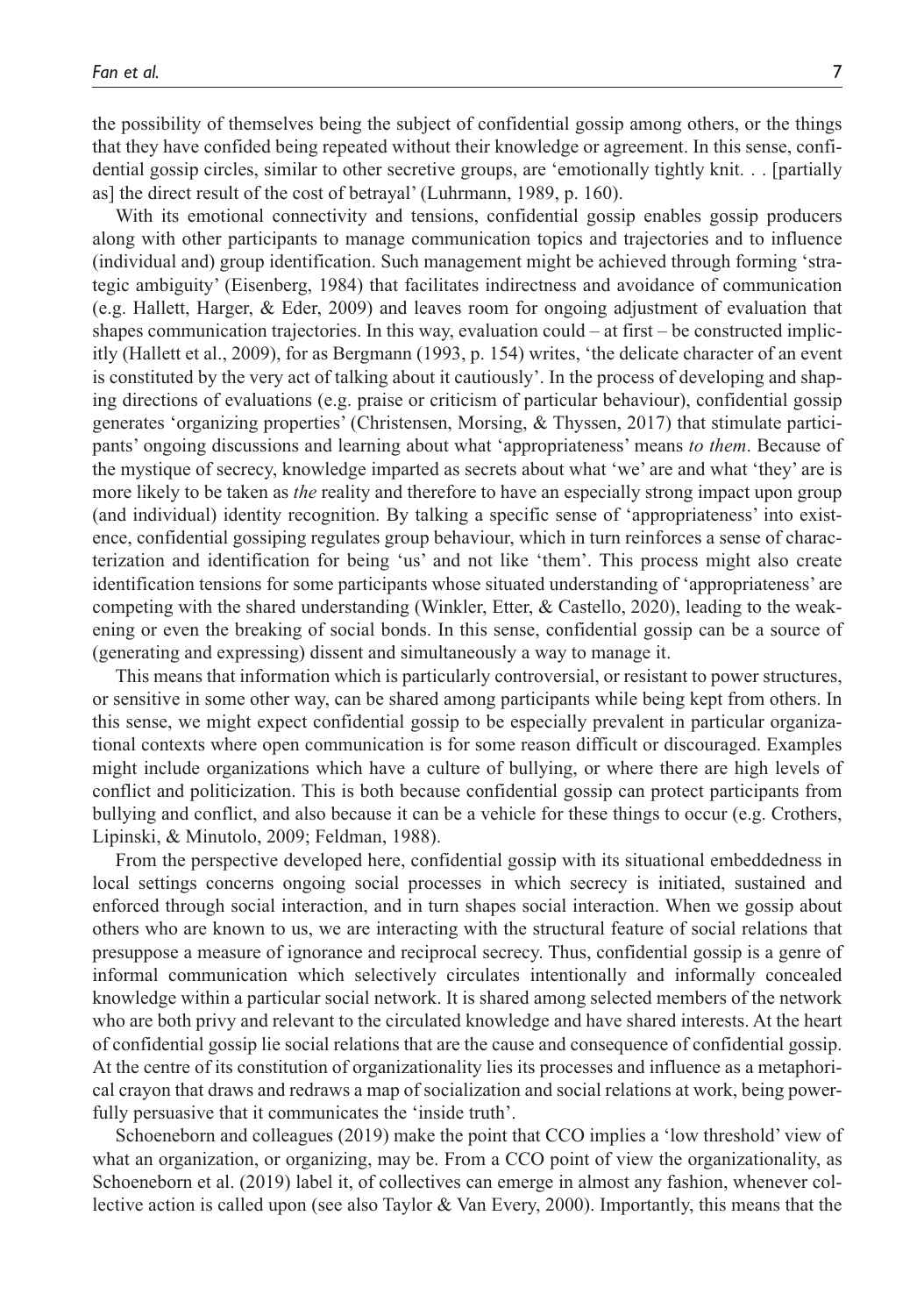'organizationality' of a social phenomenon is not a yes/no question but rather a matter of degree (Blagoev et al., 2019; Dobusch & Schoeneborn, 2015).

In this sense, confidential gossip has particular potential to cast light on the emergence of organizationality. Confidential gossip in organizations is not only a means of knowledge exchange with semantic understanding, but also a way to render organizational members' social recognition, perception and awareness of organizational life. The collaborative production of confidential gossip through its participants shapes individual construction processes of social realities at work, influences desires and motivations of individuals and groups, and affects power structures in both preferred and unintentional ways that in turn 'breeds' the confidential gossip predominantly. Confidential gossip is in this way a ploy for insiders to achieve individual- and/or group-level interests. Processes of constructing, maintaining and breaching confidential gossip may not be identical across organizations, and hence are engaged by and embedded within a certain specialness and uniqueness of an organization. Thus, by partaking in confidential gossip, participants reinforce their recognition of organizational existence.

## **How Can We Study Confidential Gossip?**

So far, we have put forward the idea of confidential gossip as a purely theoretical concept. Ultimately, it would require empirical exploration, to which there are formidable methodological barriers. Research on confidential gossip is by definition methodologically challenging, given its character as a subset of both informal secrecy and gossip and therefore its social ephemerality, contextuality, sensitivity and embeddedness. Confidential gossip, similarly to gossip, is an ephemeral activity that is difficult to 'catch in the act' of being perpetrated (van Iterson et al., 2011). It emerges, submerges and re-emerges in between social connections and tensions, between interpersonal attachments and detachments.

Given the methodological challenges of confidential gossip and the similarities between general and confidential gossip, we draw in the first instance on the empirical studies on gossip as a reference point to consider how to study confidential gossip. Empirical studies on gossip are primarily ethnography focused and mainly conducted in the domains of anthropology, sociology and psychology with some attention paid by gender and socio-linguistic studies. Gossip has also been explored through several other approaches across disciplinary domains, including archive studies (e.g. Besnier, 1989), diary studies that utilize a structured diary record with seven-point scale questions and open questions (Waddington, 2005), experimental research (e.g. Cole & Scrivener, 2013), online research that focuses on conversations on electronic bulletin boards (Harrington & Bielby, 1995), questionnaire studies (e.g. Baumeister et al., 2004; Grosser et al., 2010) and interview studies (e.g. Hafen, 2004; Mills, 2010).

The ephemeral, contextual, sensitive and embedded characters of confidential gossip distinguish it from other ways of speaking. It may primarily be accessed through exploring meanings and social interaction. Qualitative methods are particularly appropriate as they can be used to capture the narratives and actors' interpretations of situations and people (Filstead, 1970). This points to ethnographic methods as a possible way to access confidential gossip for, as Edgar Schein notes in relation to his work on secrecy and in-groups, 'you had to be a real insider to know' (Schein, 1985, p. 100). It is a topic eminently suited to what Anselm Strauss apocryphally referred to as 'hanging around and listening in' by residing at the heart of social life in an organization. It brings the particularities and 'irrationalities' of off-the-stage life (Goffman, 1959) to the fore by giving a view of the variability of forms of organizing, the multiplicity of social relations that constitute such various forms, the diverse connectivity that ties the social relations in particular ways,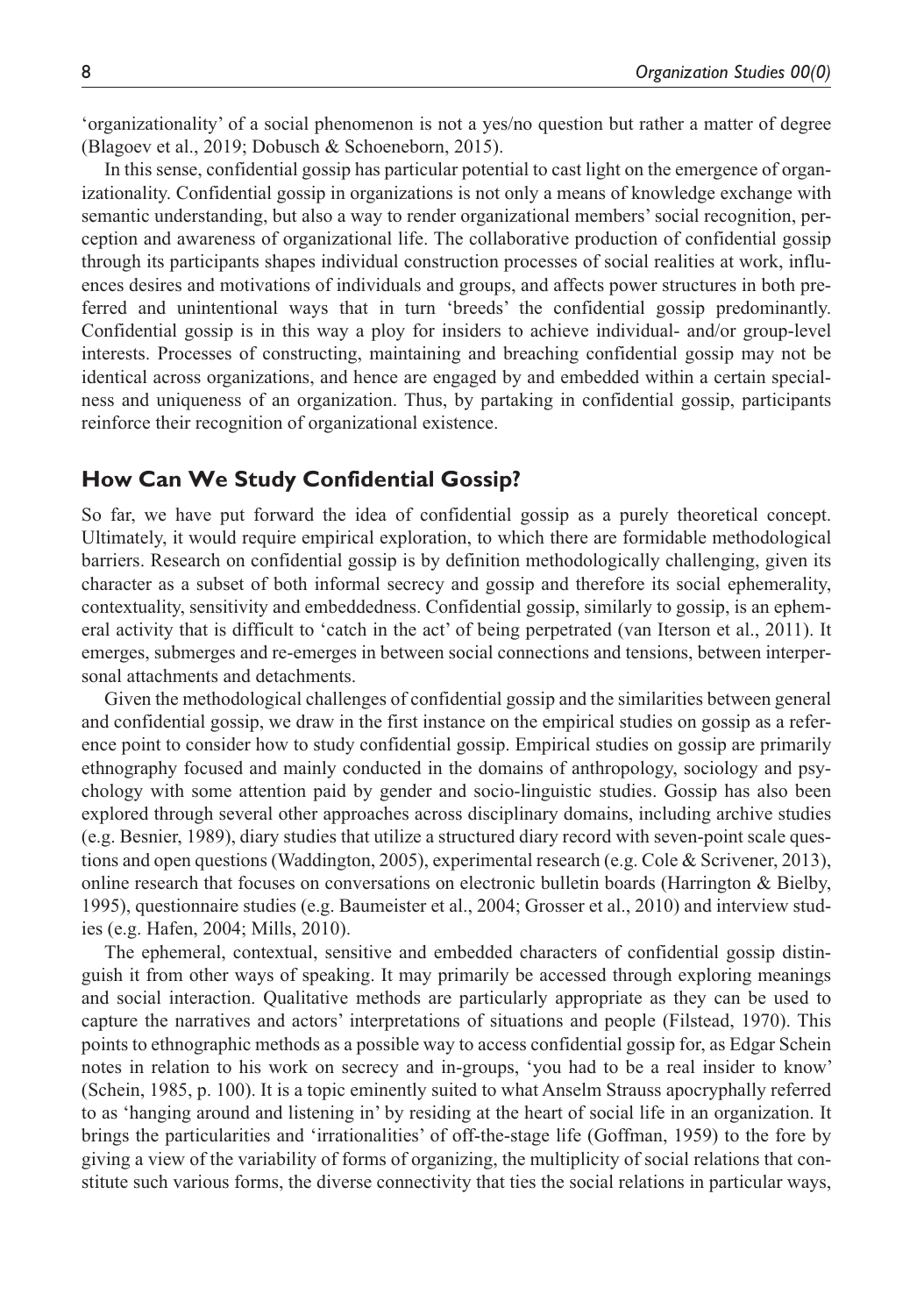the rules that are developed to maintain the connectivity, and the sanctions that are introduced to prevent the maintenance from being hindered.

Ethnographic studies on gossip have been predominately conducted by anthropologists. Researchers often work as participant observers such as staying residents (e.g. Colson, 1953; Hannerz, 1967; Haviland, 1977) and team members in an organization (e.g. Kniffin & Wilson, 2005). The importance of participant observation is noted by Hannerz (1967, p. 45) as that 'probably there is no other way of acquiring knowledge about gossip', which can make the disconnected connected, make sense of the nonsense, make the obscure clear, make the silly funny (Roy, 1959). Somewhat in contrast, Colson (1953) acts as both participant observer and non-participant observer for particular age groups of informants. Studies also utilize two types of invisibility when researchers are non-participant observers and are absent during the occurrence of (certain) empirical evidence, including the use of electronic devices to record participants in a particular setting (e.g. Thornborrow & Morris, 2004 videotaped a TV show), and participants recording/taping their own social interaction (e.g. Guendouzi, 2001).

Linking these studies on gossip to confidential gossip, the methodological character of participant observation enables researchers to conduct a 'curious kind' of empirical work on confidential gossip through forming an 'inbetweener position' with both closeness and distance in the field. Being a relative outsider could help to capture wider socialization contexts and processes in which confidential gossip might be embedded. Being a relative insider could enable researchers to be a member of the social system being studied and to interpret and 'translate' the subtleties of meanings and implications surrounding confidential gossip. Hence the 'inbetweener position' hopefully is close enough to the quotidian experiences and yet distant enough to not turn such experiences into the taken-for-granted parts of organizational life. In such scenarios, which might not be a 'fly on the wall' method, researchers are neither complete participant nor complete observer. And, of course, fieldwork practices are contextually and biographically varied (Van Maanen, 2011), so how we engage in and with the field is largely shaped by what we want to know. Therefore the specific design of fieldwork on confidential gossip will be shaped by particular purposes and focuses as well as situated access negotiation(s).

Each of the possible methods requires the confirmation of ethical approval from relevant institution(s) and of research consent from its participants prior to the conduct of research. Among the discussed methods, ethics for ethnographic methods on confidential gossip might be the most complicated. The social embeddedness and contextuality of confidential gossip indicate that if it is to be found, it would be interwoven in the wider socialization. Therefore observational studies on confidential gossip might involve a broader focus on a wider range of interaction than confidential gossip itself. Moreover, given the undesirability of being identified as (confidential) gossipers (e.g. Bergmann, 1993), making confidential gossip a direct and explicit focus to the observed might make it difficult, if not impossible, for researchers to be actually included in confidential gossip. This points to the particular ethical complexities that attend the research on confidential gossip which, in its nature, might be sensitive and which was to some degree being covertly studied.

Roulet, Gill, Stenger and Gill (2017) emphasize that ethical consideration of any (degrees of) covert study should be context dependent, as 'it is in the particular cases of the here and now with participants that ethics are situationally accomplished' (Calvey, 2008, p. 908). Thus ethical considerations of research conduct on confidential gossip should draw on a 'situated ethics perspective' (Roulet et al., 2017; see also Calvey, 2008) that pays more attention to ethics 'as an ongoing social practice' (Roulet et al., 2017, p. 16) and 'contingent, dynamic, temporal, occasioned and situated affairs' (Calvey, 2008, p. 912). The characteristics of confidential gossip as a genre of informal, evaluative and sensitive communication require researchers to conduct the research within ethical boundaries without triggering the dangers of hidden agendas, especially regarding the issues of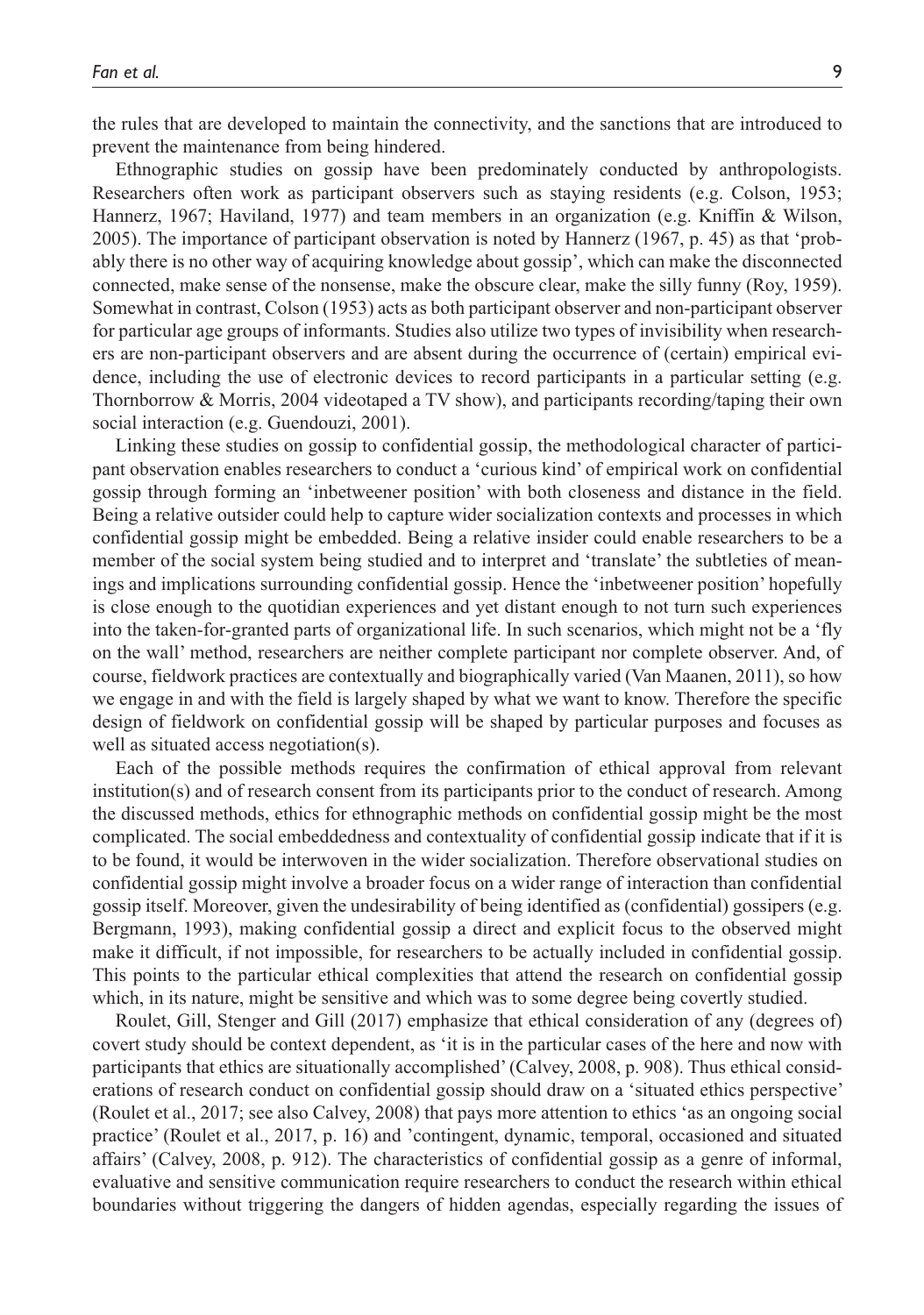privacy invasion to both the researched and the researchers, and sufficient protection of participants' identities both during and after fieldwork.

Despite all of these challenges, we should not give up on the attempt to study confidential gossip empirically. Going back to the stylized example of an interaction with which we began this essay, readers might consider how often they, themselves, take part in interactions of this sort. Our own experience is that they are commonplace and, to that extent, there is a face validity in the claim that they are an important part of organizational life which we, as researchers, should seek to understand. If that poses difficulties then we need to find ways to overcome them rather than shy away from studying this aspect of organizations.

## **Conclusion**

In this essay we have brought forward the concept of confidential gossip to denote the practices where gossip and secrecy overlap. As a form of gossip, it is a special form of communication; as secrecy, it is a special form of gossip. One might therefore envisage confidential gossip as a subset of gossip and gossip as a subset of communication.

Drawing on CCO that has identified the key role of communication in the constitution of organization, we argue that confidential gossip plays a role within that. What we have urged is that not only is that so, but its role is an important and distinctive one. What at first sight may seem quite trivial is decidedly nontrivial. Consider even the very simple hypothetical example with which we began, and imagine how it might play out.

In the hypothetical example, perhaps A does not apply for the job because of what B has said, taking it especially seriously because B has said they shouldn't be saying it, and so A is persuaded that it is most likely true. That has a direct effect on who ends up doing the role, a small contribution to the making of organization. Perhaps, because A doesn't feel able to check B's information is true as it was given in confidence, it turns out to be false and A is cheated of the chance of the job. Perhaps, because both have committed to keep each other's confidence they go on to share further confidences, with spiralling effects each time. Perhaps one or both of them break the confidence, leading to A being marginalized in their department, or B being told off by their boss, or both; and one or both, angered by the betrayal of confidence, embarks on a feud which may have all kinds of repercussions for the organization.

These and many other imaginable developments of that basic scenario are all organizationally impactful and potentially organizationally important, and are all primarily attributable to the particular way in which information was communicated, namely with the promise of confidentiality. If, as students of organizations, we take seriously the idea that organizations are communicatively constructed then we simply could not understand those developments if we did not both know about the interaction and understand its specific quality as an instance of confidential gossip, with all the charge that secrecy brings to it. And, not just as students of organizations but as members of them, imagine if you were A or B, and your confidence had been betrayed. How would you feel? That will perhaps disclose the emotional texture of what is at stake, but that, again, only exists because it is about something that you thought was confidential, and was not just 'routine' gossip.

So we need the concept. But we also need to know about the interaction, so we have to have a way, or ways, of accessing it empirically. Hence we have also explored how studying confidential gossip is a complex matter, posing particular empirical challenges and ethical concerns. The methodological difficulty is to capture the ephemeral phenomenon and elusive practice of confidential gossip, and to encapsulate its fluid development and circulation in a given social context, while not violating the rights of research participants. We have suggested that ethnography or participant observation is the most feasible method as it 'gets inside' these interactions, whereas methods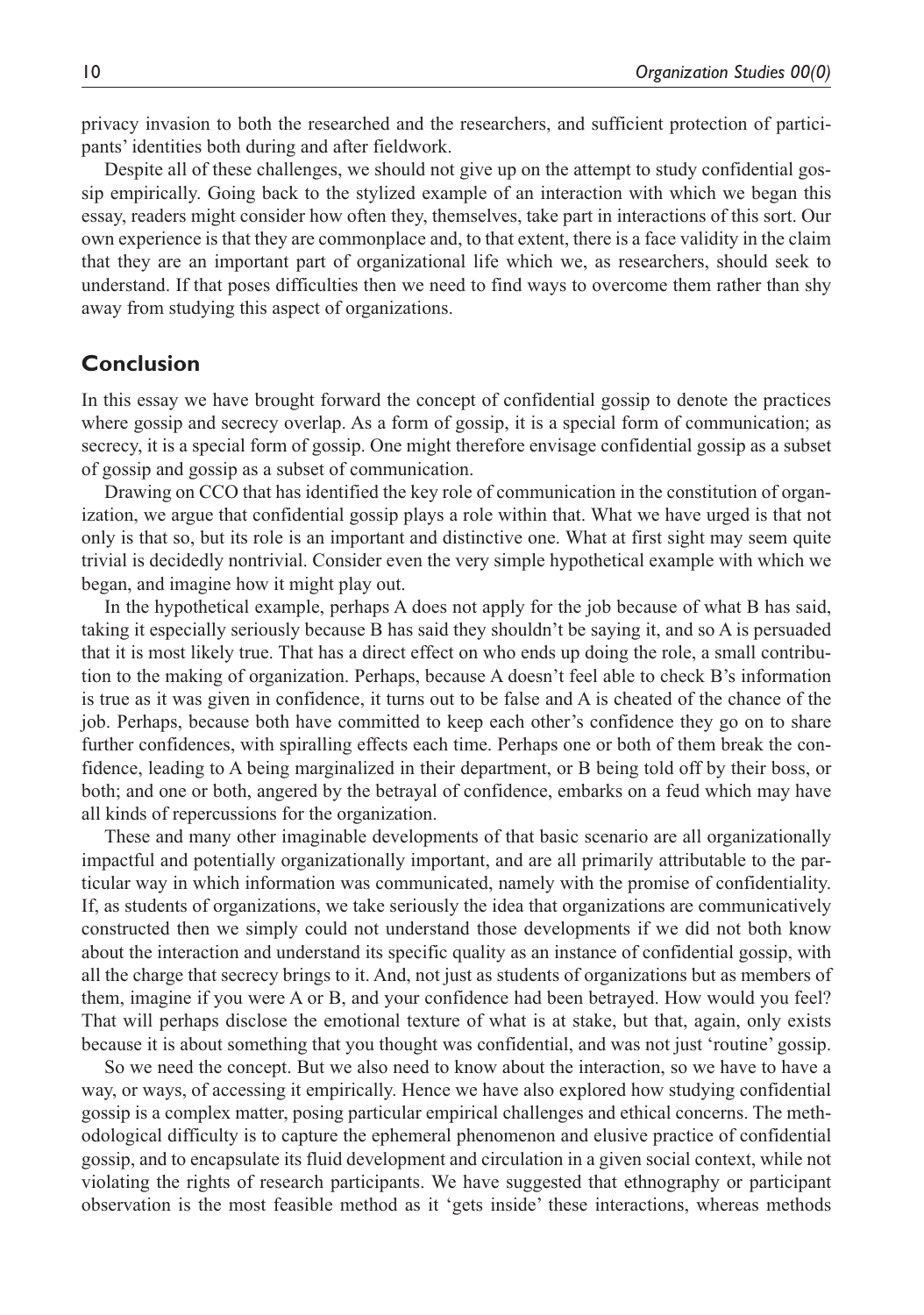relying on retrospective accounts (e.g. interviews) or diary-keeping may fail, precisely because of the ephemeral nature of the phenomenon. Yet participant observation involves the greater ethical challenge, since it entails reporting on things said in confidence. One aspect of confidential gossip, and a possible method of studying it which we have not touched on, is how it may occur not in face-to-face conversation but be technologically mediated (e.g. WhatsApp groups) and this could be the focus of future work.

In pointing to its often ephemeral nature, and despite highlighting the ethical issues in studying it, we should nevertheless stress that confidential gossip is not necessarily or even often about uncovering 'juicy facts' or the hidden darkness of organization. It does not need to be scandalous or thrilling *in order to be* important for organization and understanding organization, though it may sometimes be so. Confidential gossip is an ordinary part, yet an extraordinary reflection, of our everyday life. As Crewe (2015) notes in her ethnography of parliamentarians at work, 'this [book] has theatre, conflict and secrets at its heart. The secrets are neither scandalous nor even shocking – they are everyday revelations about how our parliament really works, seen through the eyes of its main protagonists' (Crewe, 2015, p. 9).

Researching confidential gossip is therefore a way to notice the 'unnoticed source(s) of beauty' (Parker, 2017, p. 1002) that many if not all of us see and experience in our everyday organizational life.

#### **Funding**

The author(s) received no financial support for the research, authorship, and/or publication of this article.

#### **ORCID iD**

Ziyun Fan **D** <https://orcid.org/0000-0003-1480-8361>

#### **References**

- Anand, V., & Rosen, C. C. (2008). The ethics of organizational secrets. *Journal of Management Inquiry*, *17*, 97–101.
- Ashcraft, K. L., Kuhn, T. R., & Cooren, F. (2009). Constitutional amendments: "Materializing" organizational communication. *Academy of Management Annals*, *3*, 1–64.
- Baumeister, R. F., Zhang, L., & Vohs, K. D. (2004). Gossip as cultural learning. *Review of General Psychology*, *8*, 111–121.
- Bellman, B. L. (1984). *The language of secrecy: Symbols and metaphors in Poro ritual*. New Brunswick, NJ: Rutgers University Press.
- Bergmann, J. R. (1993). *Discreet indiscretions: The social organization of gossip*, translated by Bednarz, J. J. New York: Aldine de Gruyter.
- Besnier, N. (1989). Literacy and feelings: The encoding of affect in Nukulaelae letters. *Text Interdisciplinary Journal for the Study of Discourse*, *9*, 69–92.
- Blagoev, B., Costas, J., & Kärreman, D. (2019). 'We are all herd animals': Community and organizationality in coworking spaces. *Organization*, *26*, 894–916.
- Bok, S. (1982) *Secrets: On the ethics of concealment and revelation*. New York: Pantheon Books.
- Calvey, D. (2008). The art and politics of covert research: Doing 'situated ethics' in the field. *Sociology*, *42*, 905–918.
- Christensen, L. T., Morsing, M., & Thyssen, O. (2017). License to critique: A communication perspective on sustainability standards. *Business Ethics Quarterly*, *27*, 239–262.
- Cole, J. M., & Scrivener, H. (2013). Short-term effects of gossip behavior on self-esteem. *Current Psychology*, *32*, 252–260.
- Colson, E. (1953). *The Makah Indians: A study of an Indian tribe in modern American society*. Minneapolis, MN: University of Minnesota Press.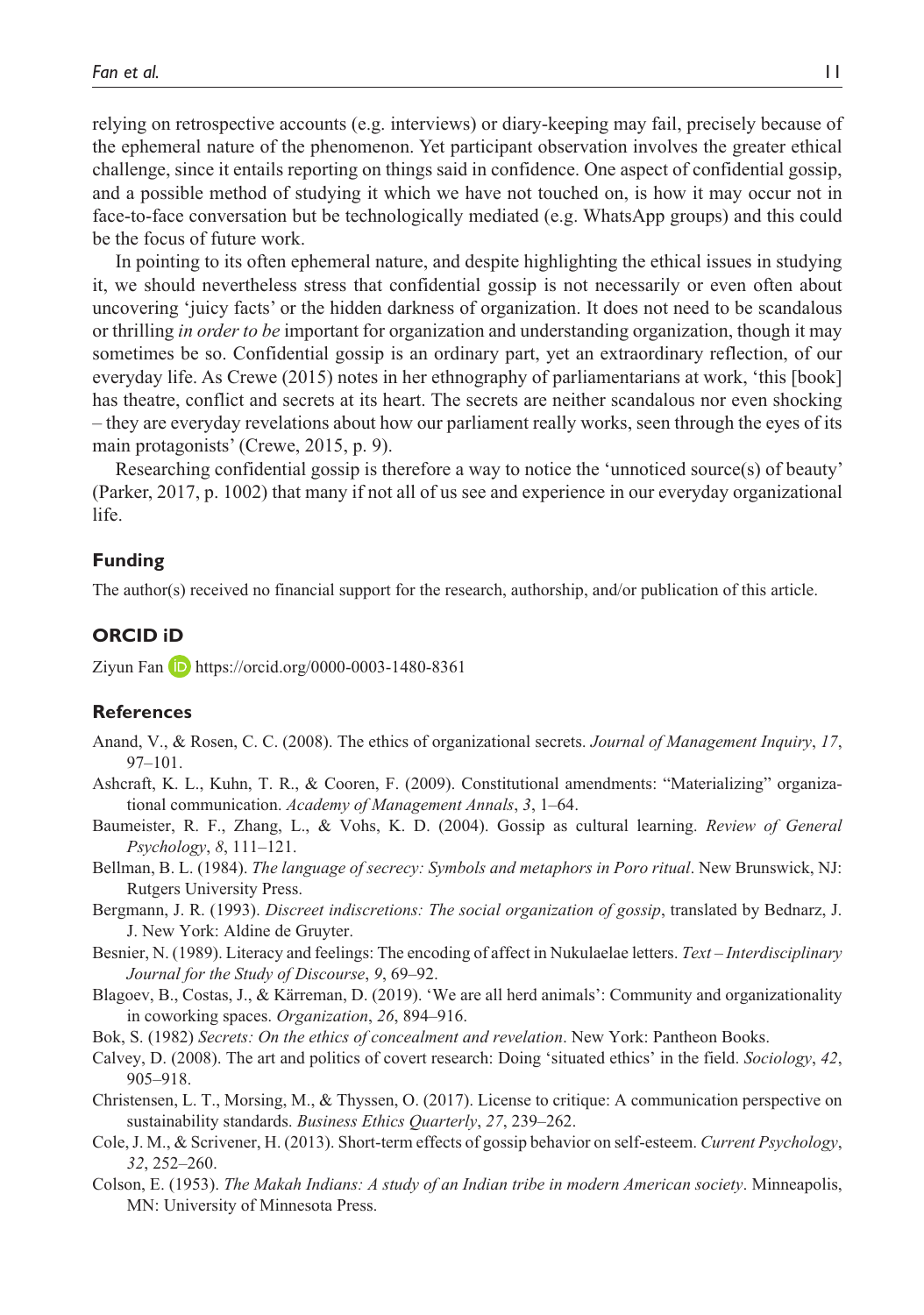- Costas, J., & Grey, C. (2014). Bringing secrecy into the open: Towards a theorization of the social processes of organizational secrecy. *Organization Studies*, *35*, 1423–1447.
- Costas, J., & Grey, C. (2016). *Secrecy at work: The hidden architecture of organizational life*. Stanford, CA: Stanford University Press.
- Crewe, E. (2015). *The House of Commons: An anthropology of MPs at work*. London: Bloomsbury.
- Crothers, L. M., Lipinski, J., & Minutolo, M. C. (2009). Cliques, rumors, and gossip by the water cooler: Female bullying in the workplace. *Psychologist-Manager Journal*, *12*, 97–110.
- Dalton, M. (1959). *Men who manage: Fusions of feeling and theory in administration*. New York: John Wiley & Sons.
- Diefenbach, T., & Sillince, J. A. (2011). Formal and informal hierarchy in different types of organization. *Organization Studies*, *32*, 1515–1537.
- Dobusch, L., & Schoeneborn, D. (2015). Fluidity, identity, and organizationality: The communicative constitution of Anonymous. *Journal of Management Studies*, *52*, 1005–1035.
- Dunbar, R. I., Duncan, N. D., & Marriott, A. (1997). Human conversational behavior. *Human Nature*, *8*, 231–246.
- Eisenberg, E. M. (1984). Ambiguity as strategy in organizational communication. *Communication Monographs*, *51*, 227–242.
- Emler, N. (1994). Gossip, reputation, and social adaptation. In R. F. Goodman & A. Ben-Ze'ev (Eds.), *Good gossip* (pp. 117–138). Lawrence, KS: University Press of Kansas.
- Feldman, S. P. (1988). Secrecy, information and politics: An essay in organizational decision-making. *Human Relations*, *41*, 73–90.
- Filstead, W. J. (Ed.) (1970) *Qualitative methodology: Firsthand involvement with the social world*. Chicago, IL: Markham.
- Foster, E. K. (2004). Research on gossip: Taxonomy, methods, and future directions. *Review of General Psychology*, *8*, 78–99.
- Gabriel, Y. (1995). The unmanaged organization: Stories, fantasies and subjectivity. *Organization Studies*, *16*, 477–501.
- Goffman, E. (1959). *The presentation of self in everyday life*. Garden City, NY: Anchor Books.
- Grosser, T. J., Lopez-Kidwell, V., & Labianca, G. (2010). A social network analysis of positive and negative gossip in organizational life. *Group & Organization Management*, *35*, 177–212.
- Guendouzi, J. (2001). 'You'll think we're always bitching': The functions of cooperativity and competition in women's gossip. *Discourse Studies*, *3*, 29–51.
- Hafen, S. (2004). Organizational gossip: A revolving door of regulation and resistance. *Southern Journal of Communication*, *69*, 223–240.
- Hallett, T., Harger, B., & Eder, D. (2009). Gossip at work: Unsanctioned evaluative talk in formal school meetings. *Journal of Contemporary Ethnography*, *38*, 584–618.
- Hannerz, U. (1967). Gossip, networks and culture in a black American ghetto. *Ethnos*, *32*, 35–60.
- Hardon, A., & Posel, D. (2012). Secrecy as embodied practice: Beyond the confessional imperative. *Culture, Health & Sexuality*, *14*, S1–S13.
- Harrington, C. L., & Bielby, D. D. (1995). Where did you hear that? Technology and the social organization of gossip. *Sociological Quarterly*, *36*, 607–628.
- Haviland, J. B. (1977). Gossip as competition in Zinacantan. *Journal of Communication*, *27*, 186–191.
- Horn, E. (2011). Logics of political secrecy. *Theory, Culture & Society*, *28*, 103–122.
- Jones, C. (2008). Editor's introduction [to a special essay section on secrecy]. *Journal of Management Inquiry*, 17, 95–96.
- Kniffin, K. M., & Wilson, D. S. (2005). Utilities of gossip across organizational levels. *Human Nature*, *16*, 278–292.
- Kurland, N. B., & Pelled, L. H. (2000). Passing the word: Toward a model of gossip and power in the workplace. *Academy of Management Review*, *25*, 428–438.
- Luhrmann, T. M. (1989). The magic of secrecy. *Ethos*, *17*, 131–165.
- Meyer Spacks, P. (1985). *Gossip*. New York: Alfred A. Knopf.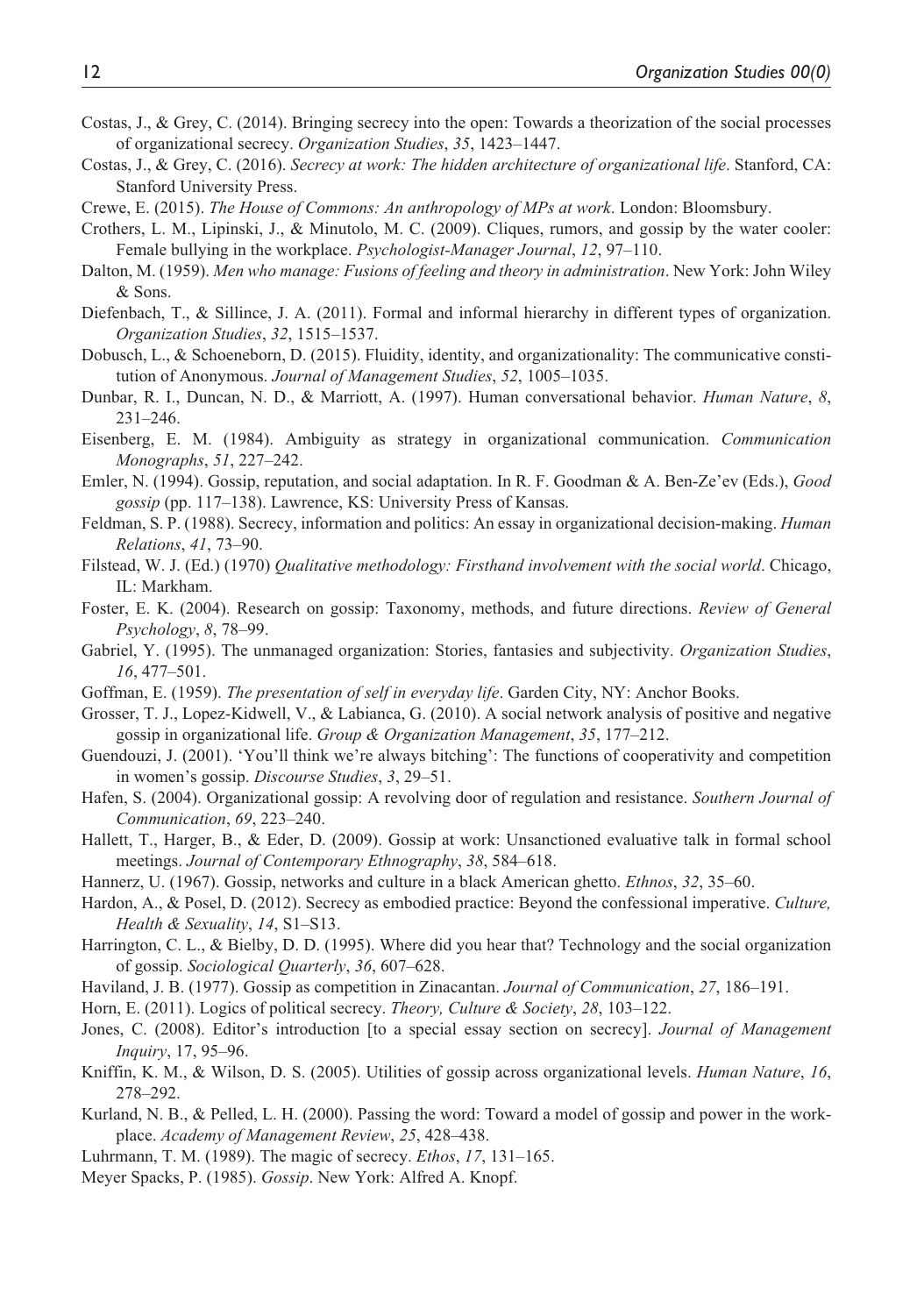- Michelson, G., van Iterson, A., & Waddington, K. (2010). Gossip in organizations: Contexts, consequences, and controversies. *Group & Organization Management*, *35*, 371–390.
- Mills, C. (2010). Experiencing gossip: The foundations for a theory of embedded organizational gossip. *Group & Organization Management*, *35*, 213–240.
- Noon, M., & Delbridge, R. (1993). News from behind my hand: Gossip in organizations. *Organization Studies*, *14*, 23–36.
- Paine, R. (1967). What is gossip about? An alternative hypothesis. *Man*, *2*, 278–285.
- Parker, M. (2000). *Organizational culture and identity*. London: SAGE Publications.
- Parker, M. (2016). Secret societies: Intimations of organization. *Organization Studies*, *37*, 99–113.
- Parker, M. (2017). Tower cranes and organization studies. *Organization Studies*, *38*, 989–1004.
- Rosnow, R. L. (1977). Gossip and marketplace psychology. *Journal of Communication*, *27*, 158–163.
- Rosnow, R. L., & Foster, E. K. (2005). Rumor and gossip research. *Psychological Science Agenda*, *19*, 1–4.
- Roulet, T. J., Gill, M. J., Stenger, S., & Gill, D. J. (2017). Reconsidering the value of covert research: The role of ambiguous consent in participant observation. *Organizational Research Methods*, *20*, 487–517.
- Roy, D. F. (1959). "Banana Time": Job satisfaction and informal interaction. *Human Organization*, *18*, 158– 168.
- Schein, E. H. (1985/2010). *Organizational culture and leadership* (4th edition). San Francisco, CA: Jossey-**Bass**
- Schoeneborn, D., Kuhn, T. R., & Kärreman, D. (2019). The communicative constitution of organization, organizing, and organizationality. *Organization Studies*, *40*, 475–496.
- Scott, C. R. (2015). Bringing hidden organizations out of the shadows: Introduction to the special issue. *Management Communication Quarterly*, *29*, 503–511.
- Simmel, G. (1906/1950). *The sociology of Georg Simmel*, translated and edited by Wolff, K. H. New York: Free Press.
- Stewart, P. J., & Strathern, A. (2004). *Witchcraft, sorcery, rumors and gossip*. Cambridge, UK: Cambridge University Press.
- Suls, J. M. (1977). Gossip as social comparison. *Journal of Communication*, *27*, 164–168.
- Taylor, J. R., & Van Every, E. J. (2000). *The emergent organization: Communication as its site and surface*. Mahwah, NJ: Lawrence Erlbaum Associates.
- Thornborrow, J., & Morris, D. (2004). Gossip as strategy: The management of talk about others on reality TV show 'Big Brother'. *Journal of Sociolinguistics*, *8*, 246–271.
- van Iterson, A., Waddington, K., & Michelson, G. (2011). Breaking the silence: The role of gossip in organizational culture. In N. M. Ashkanasy, C. P. M. Wilderom, & M. F. Peterson (Eds.), *Handbook of organizational culture and climate* (2nd edition, pp. 375–392). Thousand Oaks, CA: SAGE Publications.
- Van Maanen, J. (2011). Ethnography as work: Some rules of engagement. *Journal of Management Studies*, *48*, 218–234.
- Waddington, K. (2005). Using diaries to explore the characteristics of work-related gossip: Methodological considerations from exploratory multimethod research. *Journal of Occupational and Organizational Psychology*, *78*, 221–236.
- Waddington, K. (2016). Rethinking gossip and scandal in healthcare organizations. *Journal of Health Organization and Management*, *30*, 810–817.
- Wert, S. R., & Salovey, P. (2004). A social comparison account of gossip. *Review of General Psychology*, *8*, 122–137.
- Winkler, P., Etter, M., & Castello, I. (2020). Vicious and virtuous circles of aspirational talk: From selfpersuasive to agonistic CSR rhetoric. *Business and Society*, *59*, 98–128.

#### **Author biographies**

Ziyun Fan is a lecturer in Organization Studies at Northumbria University, Newcastle. She holds a PhD in organization studies from Royal Holloway, University of London. Her work primarily focuses on critical management studies, organizational communication, gossip and secrecy.